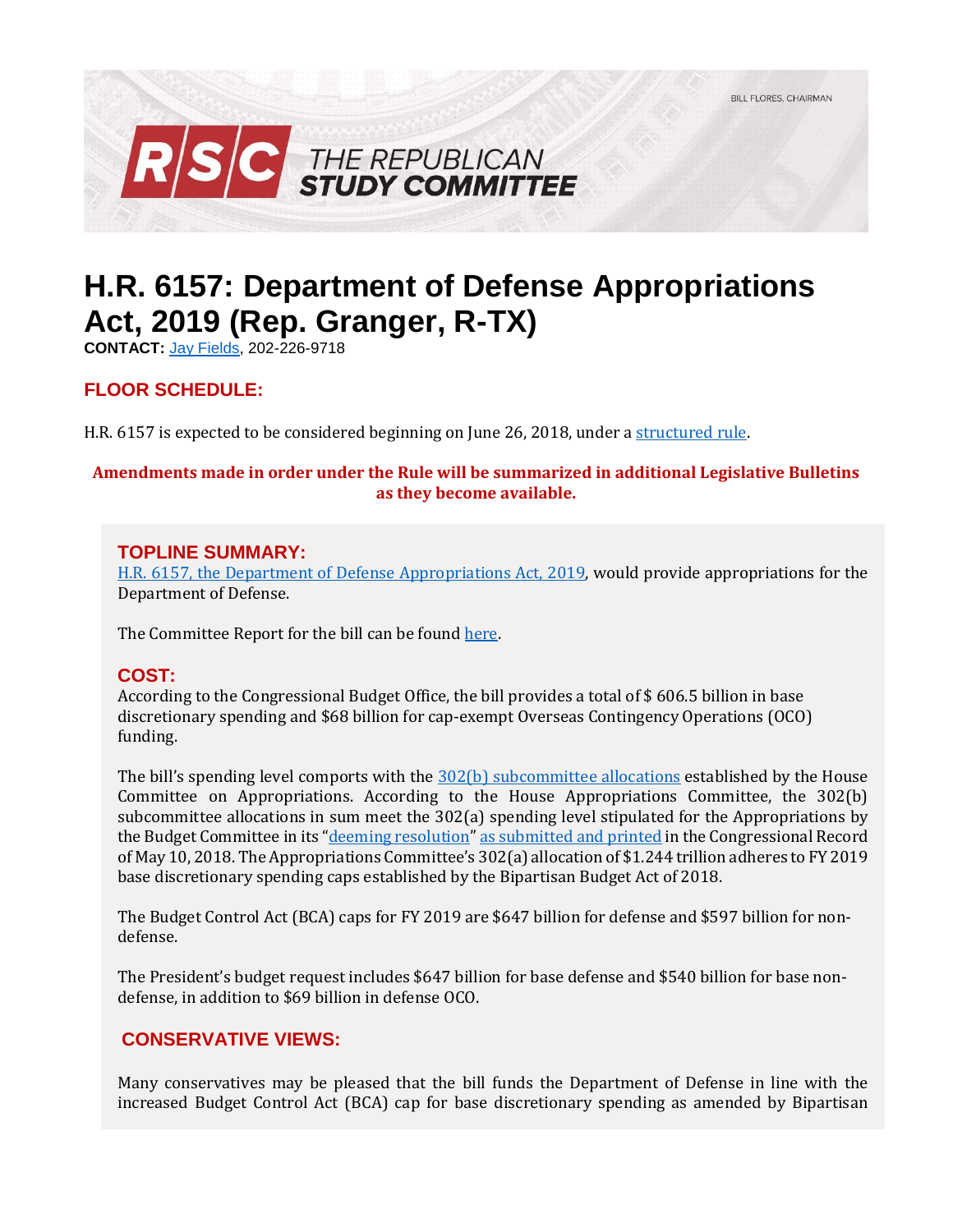Budget Act of 2018 (BBA18). The bill would very nearly match President Trump's funding request for the Department of Defense base discretionary defense spending. Combined with base defense discretionary defense spending in the FY 2019 Military Construction, Veterans Affairs Appropriations Act and FY 2019 Energy & Water Development Appropriations Act, as passed in th[e minibus bill](https://gallery.mailchimp.com/d4254037a343b683d142111e0/files/7623f7d3-ebe1-4b78-9723-45025e9193b0/LB_Minibus_EW_Leg_MilCon_FY19_FINAL.pdf) passed by the House on June 7, 2018.

Other conservatives may be concerned that the funding in this bill is at a level that would exceed the BCA caps level as they were set prior to the BBA18.

- **Expand the Size and Scope of the Federal Government?** Yes, the bill would increase spending above current levels.
- 
- **Encroach into State or Local Authority?** No.<br>**Delegate Any Legislative Authority to the Example Delegate Any Legislative Authority to the Executive Branch?** No.
- **Contain Earmarks/Limited Tax Benefits/Limited Tariff Benefits?** No, according to the Committee Report.

## **DETAILED SUMMARY AND ANALYSIS:**

The bill would provide a net total of \$674.591 billion in Fiscal Year 2019 discretionary budget authority. Net total base discretionary budget authority that would be provided by the bill -- that is subject to the Budget Control Act (BCA) discretionary spending caps (as increased by the Bipartisan Budget Act of 2018 (BBA18)) – is \$606.512 billion.

| In Millions of Dollars |
|------------------------|
|------------------------|

|                                               | <b>FY18 Enacted</b> | FY19 President's<br>Request | FY19 House Level |
|-----------------------------------------------|---------------------|-----------------------------|------------------|
| <b>Net Total Base</b><br><b>Discretionary</b> | 589,452             | 607,394                     | 606,512          |

Net Total Base Discretionary Budget Authority is:

- \$882 million above President Trump's budget request.
- **517.060 billion above the enacted FY 2018 level.**

The bill also includes \$68.079 billion in Overseas Contingency Operations (OCO/GWOT) funding that is exempt from the BCA spending caps. This is in line with the President's Defense OCO request.

| <b>Total Department of Defense Appropriations</b><br>In Millions of Dollars |         |  |  |  |
|-----------------------------------------------------------------------------|---------|--|--|--|
| <b>Base Appropriations</b>                                                  | 606,512 |  |  |  |
|                                                                             |         |  |  |  |
| <b>OCO</b> Appropriations                                                   | 68,079  |  |  |  |
|                                                                             |         |  |  |  |
| <b>Total FY 2019 DOD Appropriations</b>                                     | 674,591 |  |  |  |

**Title I: Active, Reserve, And National Guard Military Personnel** *Net Total Discretionary in Millions of Dollars*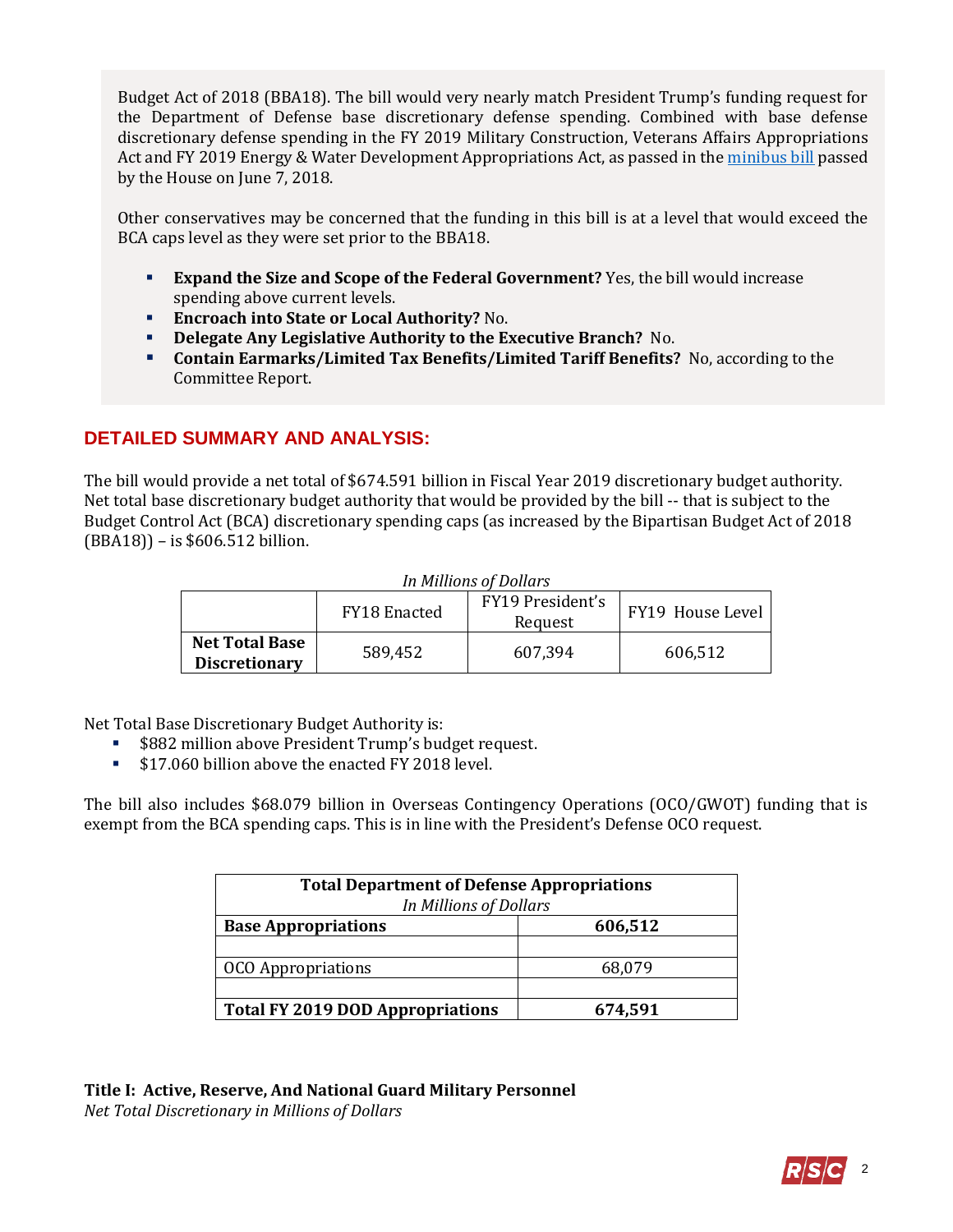| <b>FY18</b><br><b>Enacted</b> | <b>FY19</b><br>President's<br><b>Request</b> | <b>FY19 House</b><br>Level | New FY19<br>vs 18<br><b>Enacted</b> | New FY19<br>vs<br>President |
|-------------------------------|----------------------------------------------|----------------------------|-------------------------------------|-----------------------------|
| 133,367                       | 140,689                                      | 139,308                    | $+5,940$                            | $-1,381$                    |

Military Personnel would be appropriated \$139.308 billion, a level that is \$1.4 billion million below President Trump's budget request and \$5.9 billion above the FY 2018 enacted level.

**Military Personnel End Strength:** The bill would provide funding to support end-strength levels of 16,400 above those authorized in FY 2018 and the same as President Trump's budget request. A summary of endstrength personnel levels is below and a more detailed table can be found in the [committee report:](https://www.congress.gov/115/crpt/hrpt769/CRPT-115hrpt769.pdf#page=24)

| End<br><b>Strength</b>          | <b>FY18 Enacted</b> | <b>FY19</b><br><b>President's</b><br><b>Request</b> | <b>FY19 House</b><br><b>Level</b> | New FY19 vs<br><b>18 Enacted</b> | New FY19 vs<br><b>President</b> |
|---------------------------------|---------------------|-----------------------------------------------------|-----------------------------------|----------------------------------|---------------------------------|
| Total,<br>Active<br>Forces      | 1,322,500           | 1,338,100                                           | 1,338,100                         | $+15,600$                        | $\boldsymbol{0}$                |
| Total,<br>Selected<br>Reserve   | 816,900             | 817,700                                             | 817,700                           | $+800$                           | $\boldsymbol{0}$                |
| Total,<br>Military<br>Personnel | 2,139,400           | 2,155,800                                           | 2,155,800                         | $+16,400$                        | $\boldsymbol{0}$                |

**Military Pay Raise:** The bill would provide funding to increase pay for all military personnel by 2.6 percent effective January 1, 2019.

#### **Title II: Operation and Maintenance**

*Net Total Discretionary in Millions of Dollars*

| <b>FY18</b><br><b>Enacted</b> | <b>FY19</b><br>President's<br><b>Request</b> | <b>FY19 House</b><br>Level | New FY19<br>vs 18<br><b>Enacted</b> | New FY19<br>VS<br>President |
|-------------------------------|----------------------------------------------|----------------------------|-------------------------------------|-----------------------------|
| 188,245                       | 199,469                                      | 197,551                    | $+9,306$                            | $-1.917$                    |

Operation and Maintenance (O&M) would be appropriated \$197.551 billion, a level that is \$1.917 billion below President Trump's budget request and \$9.306 billion above the FY 2018 enacted level.

A detailed table of O&M base appropriations can be found in the [committee report.](https://www.gpo.gov/fdsys/pkg/CRPT-115hrpt769/pdf/CRPT-115hrpt769.pdf#page=52)

According to the Statement of Administration Policy, the "Administration strongly objects…to the \$3 billion reduction to the Services' Operation and Maintenance (O&M) accounts."

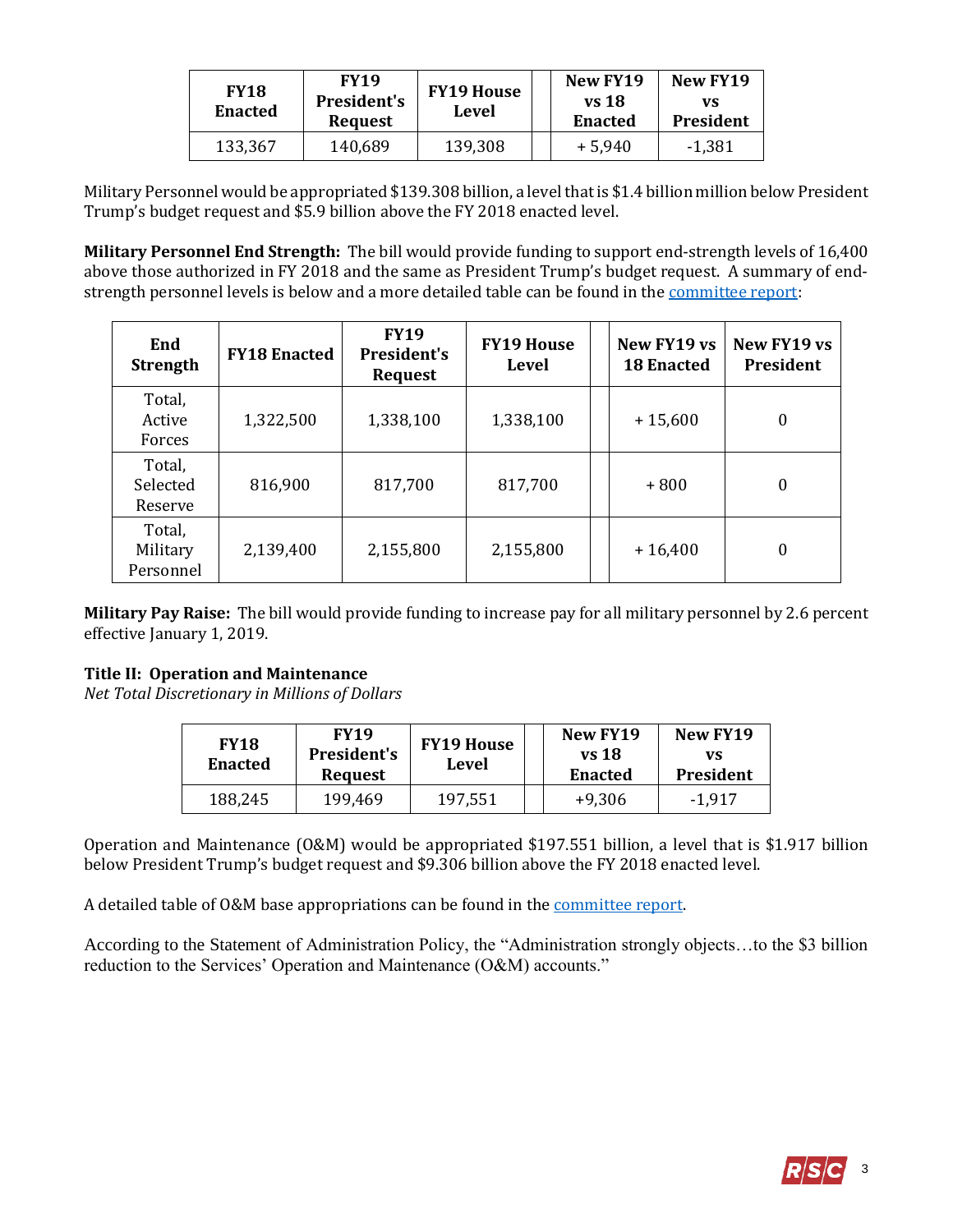#### **Title III: Procurement**

*Net Total Discretionary in Millions of Dollars*

| <b>FY18</b><br><b>Enacted</b> | <b>FY19</b><br>President's<br><b>Request</b> | <b>FY19 House</b><br>Level | New FY19 vs<br><b>18 Enacted</b> | New FY19<br>vs President |
|-------------------------------|----------------------------------------------|----------------------------|----------------------------------|--------------------------|
| 133,868                       | 130,564                                      | 133,040                    | -828                             | $+2.475$                 |

Procurement would be appropriated \$133.040 billion, a level that is \$2.5 billion above President Trump's budget request and \$ 828 million less than the FY 2018 enacted level.

A detailed table of Procurement base appropriations can be found in the [committee report.](https://www.gpo.gov/fdsys/pkg/CRPT-115hrpt769/pdf/CRPT-115hrpt769.pdf#page=112)

Some conservatives may be concerned that the President requested [one littoral combat ship,](https://comptroller.defense.gov/Portals/45/Documents/defbudget/fy2019/FY2019_Budget_Request.pdf#page=9) at a cost of approximately \$1.3 billion, whereas the bill would fund the procurement of [three.](https://www.gpo.gov/fdsys/pkg/CRPT-115hrpt769/pdf/CRPT-115hrpt769.pdf#page=15)

The bill would not meet the president's request for \$222 million in procurement funding for the C-135B. According to th[e Statement of Administration Policy](https://www.whitehouse.gov/omb/statements-of-administration-policy/), "the Air Force requires the full funding level requested in the FY 2019 Budget to recapitalize its existing fleet of 1960s-era OC-135BU.S. Open Skies Treaty (OST) observation aircraft with modern, capable, and cost-effective replacements. Currently, the United States is not able to fully exercise its rights under OST because some airfields covered by OST are not accessible to the current OC-135B aircraft."

According to the [Statement of Administration policy](https://www.whitehouse.gov/omb/statements-of-administration-policy/), the Administration "objects, however, to the bill's nearly \$245 million in reductions to munitions across multiple procurement appropriations."

#### **Title IV: Research, Development, Test and Evaluation**

*Net Total Discretionary in Millions of Dollars*

| <b>FY18</b><br><b>Enacted</b> | <b>FY19</b><br>President's<br><b>Request</b> | <b>FY19 House</b><br>Level | New FY19 vs<br><b>18 Enacted</b> | New FY19<br>vs<br><b>President</b> |
|-------------------------------|----------------------------------------------|----------------------------|----------------------------------|------------------------------------|
| 88,308                        | 91,057                                       | 91,218                     | $+2.910$                         | +161                               |

Research, Development, Test and Evaluation (RDT&E) would be appropriated \$91.218 billion, a level that is \$161 million above President Trump's budget request and \$2.9 billion above the FY 2018 enacted level.

A detailed table of RDT&E base appropriations can be found in the [committee report.](https://www.gpo.gov/fdsys/pkg/CRPT-115hrpt769/pdf/CRPT-115hrpt769.pdf#page=212)

#### **Title VI: Other Department of Defense Programs**

*Net Total Discretionary in Millions of Dollars*

| <b>FY18</b><br><b>Enacted</b> | <b>FY19</b><br>President's<br><b>Request</b> | <b>FY19 House</b><br>Level | New FY19<br>vs 18<br><b>Enacted</b> | New FY19<br>VS<br>President |
|-------------------------------|----------------------------------------------|----------------------------|-------------------------------------|-----------------------------|
| 36.646                        | 35,840                                       | 36,224                     | -422                                | + 385                       |

Other Defense Programs would be appropriated \$36.224 billion, a level that is \$385 million above President Trump's budget request and \$422 million below the FY 2018 enacted level.

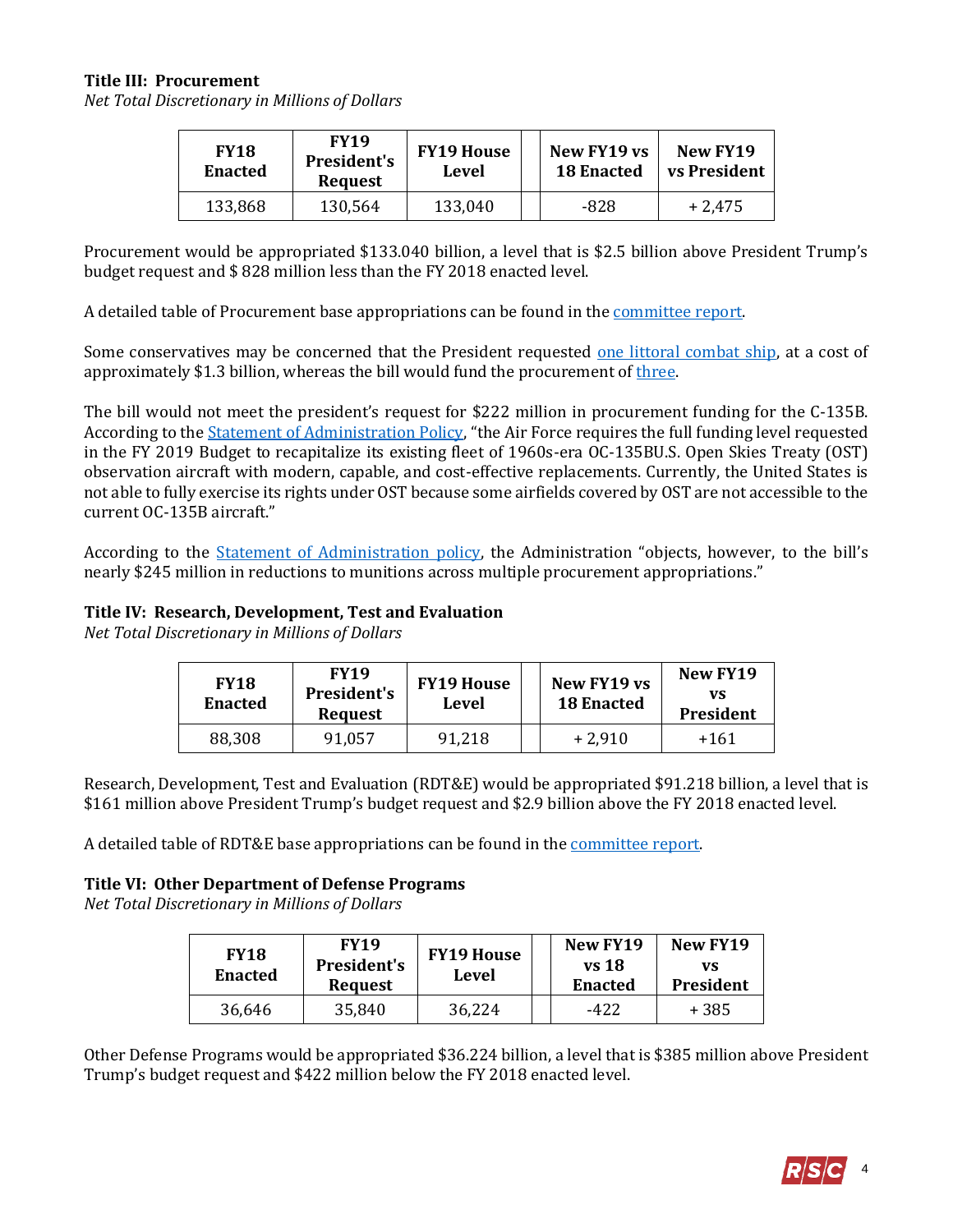**Defense Health Program:** The bill would provide \$34.047 billion for the Defense Health Program, a level that is \$318 million above President Trump's budget request and \$381 million below the FY 2018 enacted level.

The primary mission of the Defense Health Program is to "provide for worldwide medical and dental services to active forces and other eligible beneficiaries." Within this total, \$31.759 billion is for Operations and Maintenance, \$845 million is for Procurement, and \$1.4 billion is for Research, Development, Test, and Evaluation (RDT&E).

Conservatives may be concerned that as part of RDT&E, the Congressionally Directed Medical Research Program (CDMRP) is funded at \$752 million, while the president's budget request is zero. According t[o CRS,](http://www.crs.gov/Reports/IF10349?source=search&guid=0e87c51078bc4599ab29d3c961428341&index=0) "Members of Congress are frequently lobbied to support adding funding to the annual defense appropriation for medical research on a wide variety of diseases and topics." While medical research is a laudable activity, some conservatives may be concerned that many of the programs funded within the CDMRP are not for military-specific conditions and are duplicative of the type of [research done](https://report.nih.gov/categorical_spending.aspx) at the National Institutes of Health (NIH). According to [Taxpayers for Common Sense](http://public.cq.com/docs/weeklyreport/weeklyreport-000004132596.html), "These programs are clearly earmarks and therefore take money away from other necessary Defense Department functions."

The bill provides [research funding](https://www.gpo.gov/fdsys/pkg/CRPT-115hrpt769/pdf/CRPT-115hrpt769.pdf#page=301) for:

- alcohol and substance abuse disorders research
- ALS research
- alzheimer research
- autism research
- bone marrow failure disease research
- breast cancer research
- cancer research
- Duchenne muscular dystrophy research
- gulf war illness research
- hearing restoration research
- kidney cancer research
- lung cancer research
- lupus research
- multiple sclerosis research
- orthopedic research
- ovarian cancer research
- prostate cancer research
- spinal cord research
- reconstructive transplant research
- tickborne disease research
- traumatic brain injury and psychological health research
- tuberous sclerosis complex research
- vision research
- Global HIV/AIDS prevention
- HIV/AIDS program increase
- Joint warfighter medical research
- Trauma clinical research program

## **Title VII: Related Agencies**

*Net Total Discretionary in Millions of Dollars*

| <b>FY18</b><br><b>Enacted</b> | <b>FY19</b><br><b>President's</b><br><b>Request</b> | <b>FY19 House</b><br>Level | New FY19<br><b>vs</b> 18<br><b>Enacted</b> | New FY19<br>VS<br>President |
|-------------------------------|-----------------------------------------------------|----------------------------|--------------------------------------------|-----------------------------|
| 1,052                         | 1,053                                               | 1,026                      | $-25$                                      | $-27$                       |

The related agencies funded by the bill would be appropriated \$1.03 billion, a level that is \$27 million below President Trump's budget request and \$25 million below the FY 2018 enacted level.

**Classified Programs**: This title would provide for classified programs, including the Director of National Intelligence, the Intelligence Community Management staff, the Central Intelligence Agency (CIA), the Defense Intelligence Agency, the National Reconnaissance Office, the National Security Agency, the National Geospatial-Intelligence Agency, the intelligence services of the Departments of the Army, Navy, Air Force,

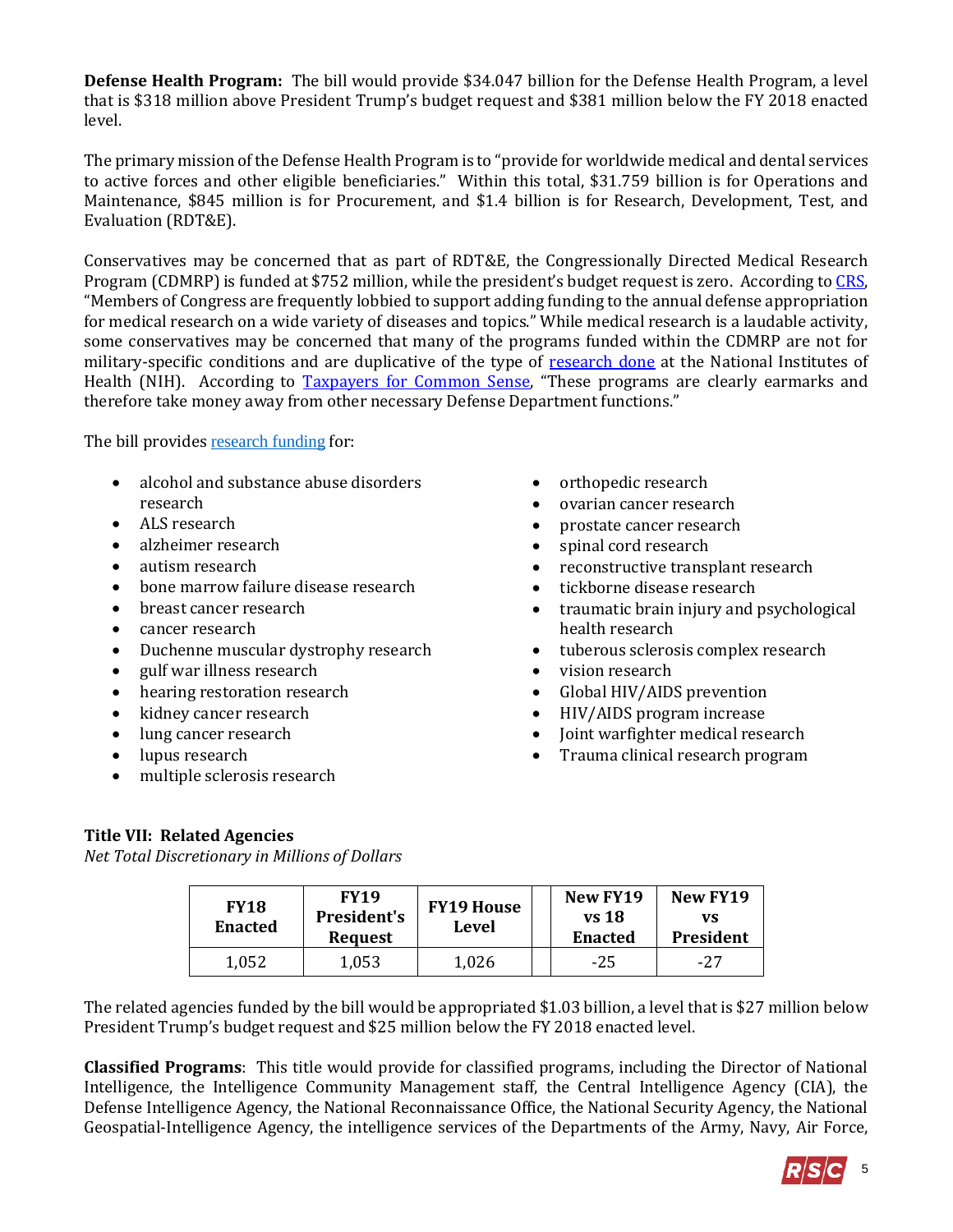and the CIA Retirement and Disability fund. The majority of this information is published in the classified annex.

### **Title IX: Global War on Terrorism (GWOT)/Overseas Contingency Operations (OCO)**

*Net Total Discretionary in Millions of Dollars*

| <b>FY18</b><br><b>Enacted</b> | <b>FY19</b><br>President's<br><b>Request</b> | <b>FY19 House</b><br>Level | New FY19 vs<br><b>18 Enacted</b> | New FY19 vs<br><b>President</b> |
|-------------------------------|----------------------------------------------|----------------------------|----------------------------------|---------------------------------|
| 66.166                        | 68,079                                       | 68,079                     | $+2.913$                         | $\sim$ ()                       |

OCO/GWOT would be appropriated \$68.1 billion, a level that is nearly the same as the President Trump's budget request and \$ 2.9 billion above the FY 2018 enacted level.

**Personnel**: The bill would provide a total of \$4.660 billion in OCO Military Personnel funding.

**Operations and Maintenance (O&M)**: The bill would provide a total of \$48.305 billion in OCO military O&M funding.

Within this amount, the bill would provide \$1.4 billion for the Counter-ISIL Train and Equip Fund and \$5.199 billion for the Afghanistan Security Forces Fund.

**Procurement**: The bill would provide a total of \$12.745 billion in OCO military Procurement funding.

**Research, Development, Test and Evaluation (RDT&E)**: The bill would provide a total of \$1.181 billion in OCO RDT&E funding.

#### **NOTABLE POLICY PROVISIONS:**

**Guantanamo Detainees**: The bill would prohibit funds to transfer or release any detainee that is not a U.S. citizen or service member into the United States detained at Guantanamo Bay. The bill would also prohibit the use of funds to construct, acquire, or modify any facility in the U.S. to house any such individuals, and prohibit the use of funds to close or transfer the jurisdiction of the Naval Station Guantanamo Bay.

The bill would also prohibit transferring a detainee to its country of origin, or another foreign country, except in accordance with the restrictions and requirements contained in [Section 1034 of the FY 2016 NDAA](https://www.congress.gov/114/plaws/publ92/PLAW-114publ92.pdf#page=245) (regarding prior notification) and [section 1034 of the FY 2017 NDAA](https://www.congress.gov/114/plaws/publ328/PLAW-114publ328.pdf#page=392) (excluding Libya, Somolia, Syria, and Yemen from places detainees may be transferred).

**War Powers Resolution**: The bill would prohibit the use of funds in contravention of the War Powers Resolution. The bill would also specifically prohibit the use of funds in contravention of the War Powers Resolution in Iraq and Syria.

**Support for Israel**: The bill would direct that of appropriated fund, \$500 million be allocated to direct support for Israel, including \$70 million for Iron Dome, \$187 million for Short Range Ballistic Missile Defense, \$80 million for upper-tier missile defense, and \$163 million for the Arrow System Improvement Program.

**Second Amendment Provisions**: The bill would prohibit funding to implement the U.N. Arms Trade Treaty unless it is ratified by the Senate.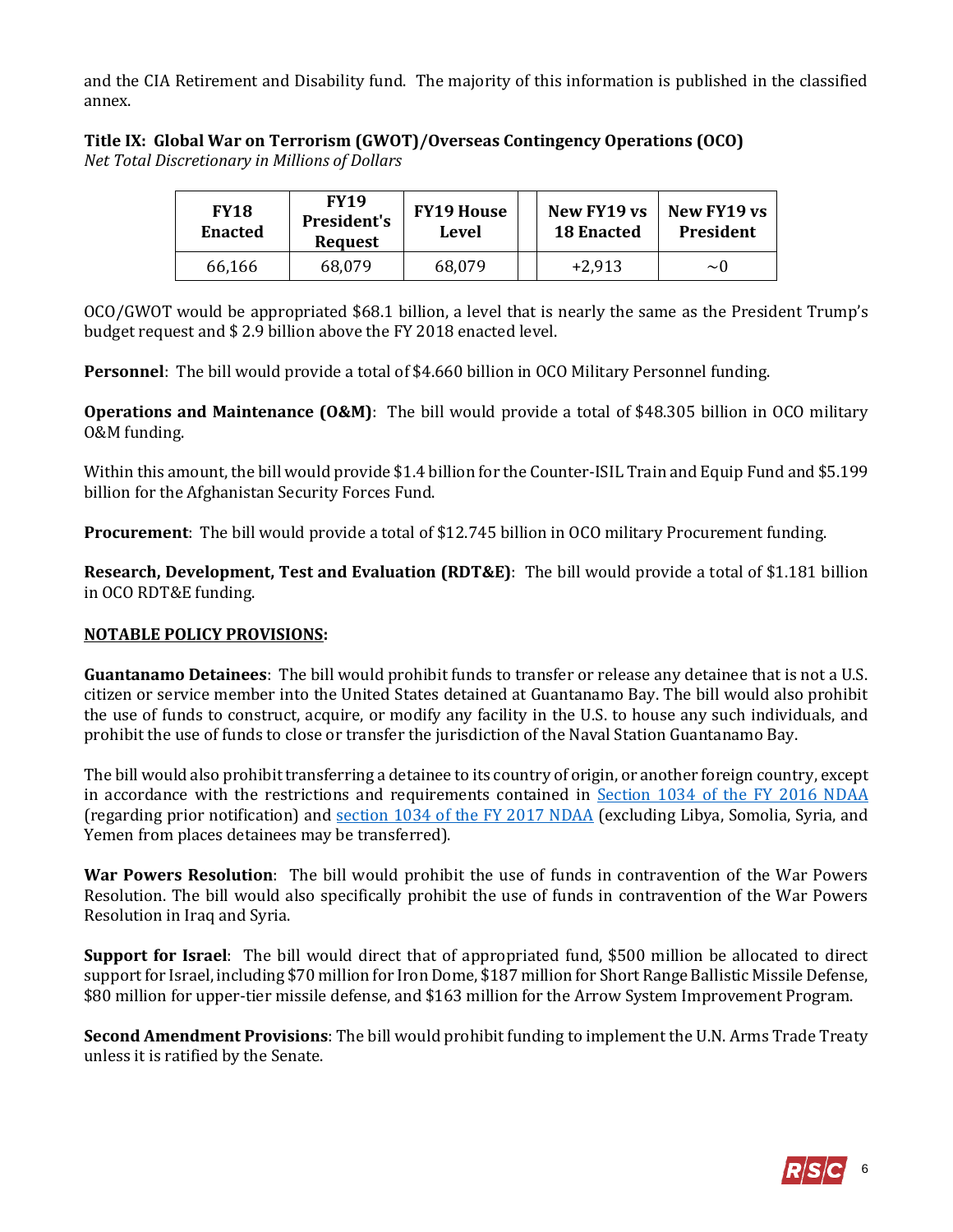It would also prohibit the DOD from demilitarizing or disposing of M–1 Carbines, M–1 Garand rifles, M–14 rifles, .22 caliber rifles, .30 caliber rifles, or M–1911 pistols or to destroy small arms ammunition that is not otherwise prohibited for commercial sale by federal law.

**Indian Contracts:** The bill would make \$25 million of appropriated funding available for paying a 5% compensation markup to contractors that are Indian organizations, Indian-owned economic enterprises, native Hawaiians, or subcontract to entities owned and controlled by Indian-owned economic enterprises, or native Hawaiians.

**JSTARS:** The bill includes a provision that would prohibit the divestment of more than one legacy E–8C [Joint Surveillance Target Attack Radar System \(JSTARS\)](http://www.af.mil/About-Us/Fact-Sheets/Display/Article/104507/e-8c-joint-stars/) aircraft unless the Secretary of the Air Force certifies to the congressional defense committees that funds have been obligated pursuant to a contract award for continuation of the JSTARS recapitalization program. The President's budget request proposes to terminate the JSTARS recapitalization program.

Th[e Statement of Administration Policy](https://www.whitehouse.gov/omb/statements-of-administration-policy/) disapproves of this provision.

**Cloud Computing Services:** The bill would prohibit the DOD from using funds to migrate data to the Joint Enterprise Defense Infrastructure (JEDI) or Defense Enterprise Office Solutions cloud computing services until it submits to Congress a planned budget and strategy.

The **Statement of Administration Policy** takes issue with this provision.

**Indian Housing:** The bill would direct the Air Force to convey -- for free -- excess Air Force base housing units to Indian located in the States of Nevada, Idaho, North Dakota, South Dakota, Montana, Oregon, Minnesota, and Washington.

**Contract Employees:** The bill would prohibit the use of funds, with certain exceptions, to transition a DOD function performed by civilian employees to contractor performance unless certain requirements such as cost savings and health insurance benefits are met by the contractor.

**Sexual Assault**: The bill would allocate \$35 million of funds appropriated by the bill for continued implementation and expansion of the Sexual Assault Special Victims' Counsel Program.

**Nuclear Armed Interceptors:** The bill would prohibit use of funds to develop, use, or purchase nuclear armed interceptors of a missile defense system.

**Ex Gratia Payments**: The bill would authorize the Secretary to make appropriated amounts available to local military commanders appointed by the Secretary to provide at their discretion ex gratia payments to foreign civilians that are friendly to the United States, as determined by the local military commander, for damage, personal injury, or death that is incident to combat operations of the Armed Forces in a foreign country.

**Azov Battalion**: The bill would prohibit the use of funds to provide arms, training, or other assistance to the [Azov Battalion.](http://thehill.com/policy/defense/380483-congress-bans-arms-to-controversial-ukrainian-militia-linked-to-neo-nazis)

**Rosoboronexport:** The bill would prohibit funding for contracts, agreements, grants, loans, or other agreements with the Rosoboronexport company unless certain conditions are met, such as a prohibition on Rosoboronexport contracts with Syria and a requirement that the Russian Federation withdraws armed forces from Ukraine. Rosoboronexport is the Russian state sole-source export company for defense and dualuse products.

**Intelligence**: The bill would prohibit the use of funds for integration of foreign intelligence information unless the information has been lawfully collected and processed during the conduct of authorized foreign intelligence activities and that information pertaining to United States persons shall only be handled in

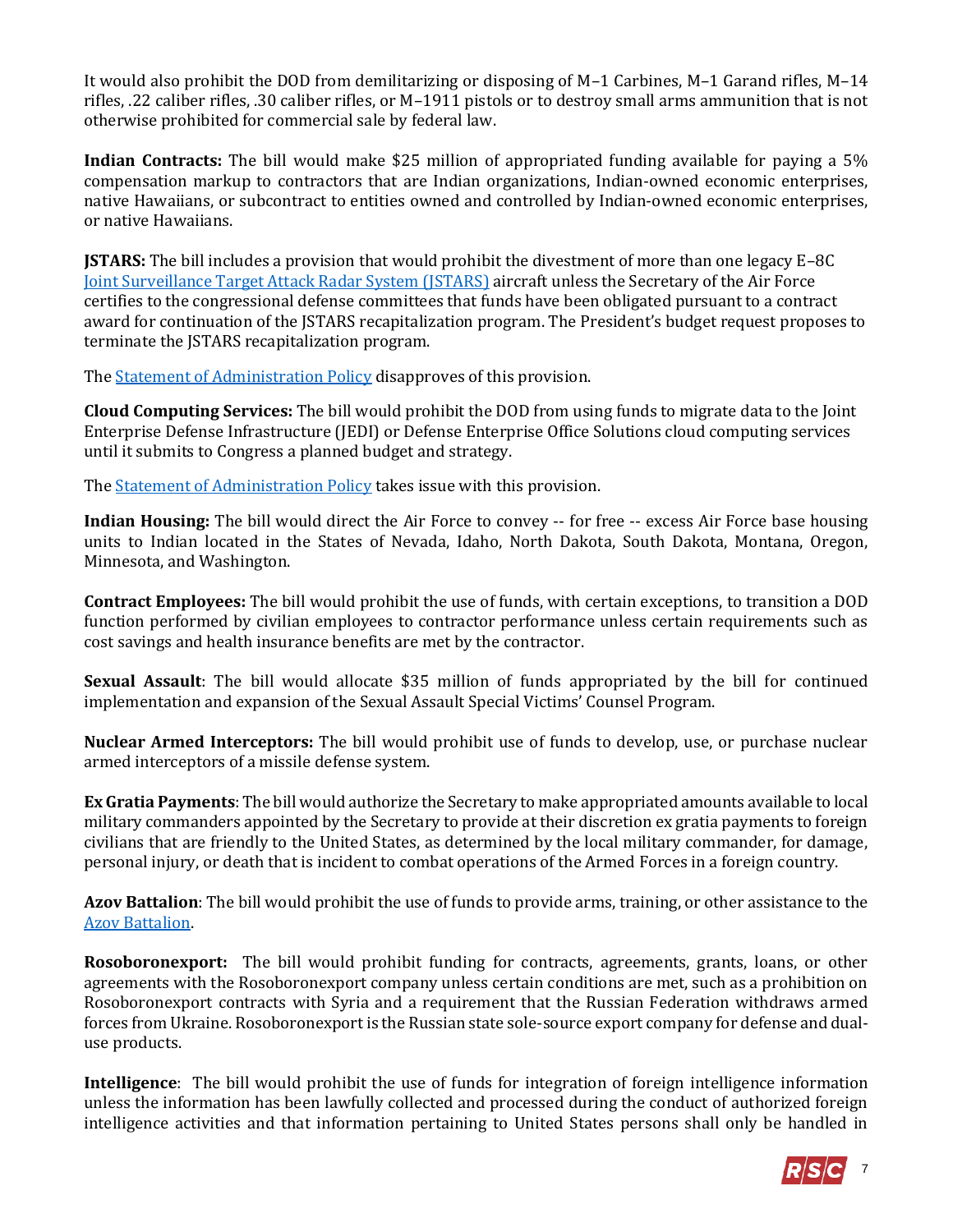accordance with protections provided in the Fourth Amendment of the United States Constitution as implemented through Executive Order No. 12333.

**FISA**: The bill would prohibit the use of funds for the National Security Agency (NSA) to "conduct an acquisition pursuant to section 702 of the Foreign Intelligence Surveillance Act of 1978 for the purpose of targeting a United States person; or acquire, monitor, or store the contents of any electronic communication of a United States person from a provider of electronic communication services to the public pursuant to section 501 of the Foreign Intelligence Surveillance Act of 1978."

**BRAC**: The bill would prohibit the use of funds to propose, plan, or execute a round of Base Realignment and Closure. The administration's statement of administration policy for the FY 2018 NDAA expressed opposition to such a prohibition, which was also contained in that bill. The statement of administration policy for the FY 2018 NDAA as passed by the House did not contain such an expression of opposition.

**Prohibition on Assistance to North Korea**: The bill would prohibit funding from being obligated or expended for assistance to the Democratic People's Republic of Korea unless specifically appropriated for that purpose.

**Sale of Tobacco Products**: The bill would prohibit the sale of tobacco products in military resale outlets below the most competitive price in the local community.

**Grants to the Red Cross and the USO**: The bill would provide \$20 million for the United Service Organizations (USO) and \$24 million to the Red Cross.

**Fisher House**: The bill would provide \$5 million for Fisher Houses that provide free housing to the families of wounded warriors while they are receiving hospital treatment. The bill also allows the transfer of \$11 million from each of three Operation and Maintenance accounts for the Navy, Army, and the Air Force to their central funds established for Fisher Houses and Suites.

Some conservatives may be concerned that this is an appropriation of a specific amount of funding directed to an entity without using a statutory or administrative formula or competitive award process. Some conservatives may believe that this violates the Republican Conference's moratorium on earmarks, if not technically, at least in spirit.

**Protectionism**: Some conservatives may be concerned that the bill included protectionist "buy American" provisions for: supercomputers, ball and roller bearings, anchors and chains, flags, carbon, alloy, and armor steel plate, and certain ship components for the **TAO Fleet Oiler program**.

The bill requires that all funds made available by the bill to comply with the Buy American Act, and requires the Secretary of Defense to determine whether it should bar any individual from contracting with the Department who has been convicted of fraudulently using a "made in America" label. Further, it states that it is the sense of Congress that the military buy American made products so long as they are merely competitive from a quality, availability, and price standpoint.

The bill would prohibit the use of funds to buy energy products for the new Rhine Ordnance Barracks Army Medical Center unless domestically domestically-sourced fuels were, to the extent available, given preference, the source of furnished energy minimized use of fuels from the Russian Federation, and the design of such Medical Center will utilize a diversified energy supply from a mixed-fuel system as the source of furnished energy. Some conservatives may be concerned that this provision is intended to [prop up U.S.](https://www.rollcall.com/news/policy/defense-bills-protect-energy-base-germany)  [energy companies.](https://www.rollcall.com/news/policy/defense-bills-protect-energy-base-germany) 

**Expenses for Topless or Nude Entertainment:** The bill would prohibit use of Government Travel Charge Cards for expenses for gaming or entertainment that includes topless or nude entertainers or participants.